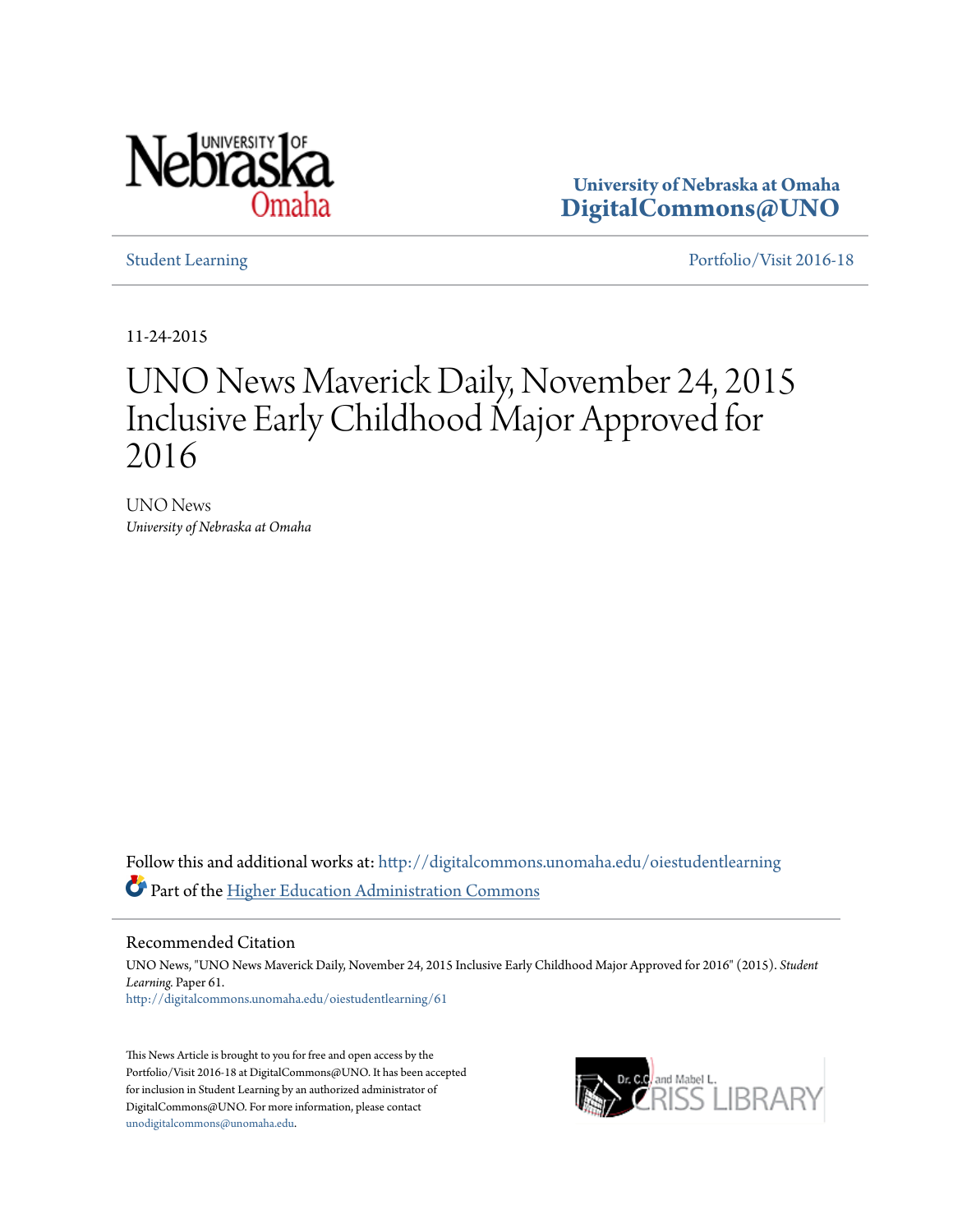

**OMAHA** - Starting with the Fall 2016 semester, the University of Nebraska at Omaha (UNO) will offer a Bachelors of Science in Education with an Early Childhood Inclusive focus.

The degree program, which was approved last week by the Nebraska Coordinating Commission for Postsecondary Educoton (CCPE) brings together faculty from UNO's Teacher Education Department and Speciol Education and Communication Disorders Department to prepare future educators to support a wide range of needs young learners may face during their formative years.

The program is required by the state for those who will be certified to teach anyone from ages 0-3 or age 3 through third grade.

As part of the program, faculty from the UNO College of Education will mentor students on the topics of early childhood education policy, social-cultural understanding and the wellbeing of infants and toddlers.

Kristine Swain, Ph.D., is chair of the Special Education and Communication Disorders Department and explains that research has shown the importance of early childhood intervention and the increasing likelihood that children will have unique needs as part of their school or childcare curriculum.

"The diversity of cultural, social and physical traits of today's students, no matter how young they are, is continually increasing and educators need to be prepared for that change," Swain says. "Those with skills to address these needs will be that much more likely to be successful in their careers."

Deborah Wisneki, Ph.D ond John T. Langon Professor Eorly Childhood for the UNO College of Education.adds that a wide range of job opportunities are available for students who choose the Early Childhood Inclusive major, beyond teaching, including work as a childcare provider, an advisor for family-focused community organizations, a parental educator or an Early Intervention specialist.

''There continues to be a need in Omaha for hi9hly qualified early childhood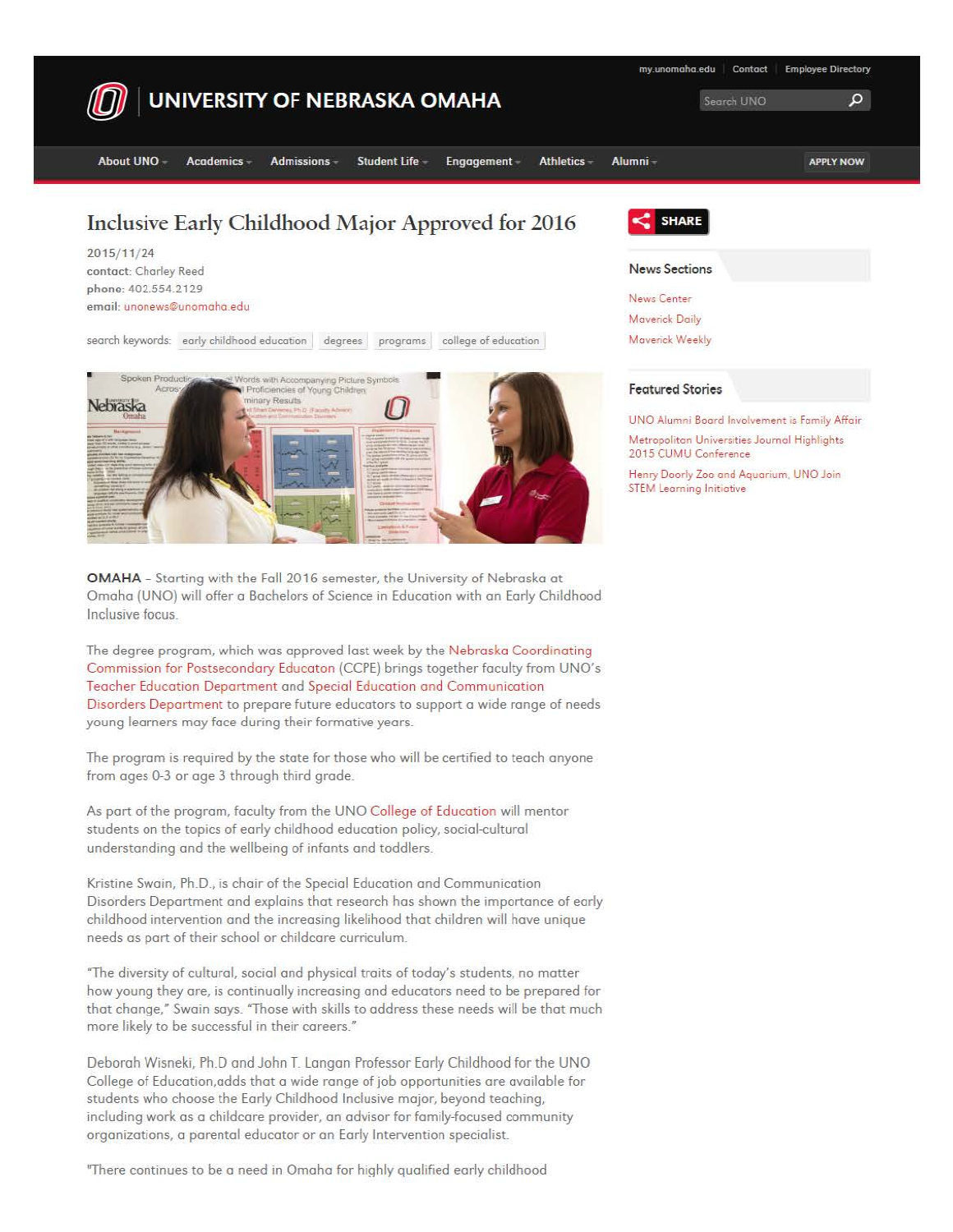teachers," she says. "The skills learned in this major ore becoming increasingly essential for anyone working in the field.<sup>"</sup>

Topics discussed throughout the program, which will include six new courses, include the importonce of education through play; curriculum building and assessment; social, emotionol, cognitive and physical development; and early childhood policies.

As home to the University of Nebraska's Buffett Early Childhood Institute, UNO is established nationally as o leader in early childhood education. The addition of this new degree continues to solidify the university's position as an innovator in the field.

Earlier this month, the Buffett Early Childhood Institute hosted a conference to address critical workforce needs across Nebrasko featuring more than 120 higher education faculty and early childhood experts from across the state, including UNO.

Those interested in enrolling in the Early Childhood Inclusive Education program can begin doing so today by contacting advisors in the UNO College of Education at unocoeadvising@unomaho.edu or 402.554.2717.

For media inquiries, please contact:

Sam Petto, UNO Media Relations Coordinator unonews@unomaha .edu 402.554.2704

or

Charley Reed, UNO Associate Director of Medio Relations unonews@unomaha.edu 402.554.2129

## About the University of Nebraska at Omaha

located in one of America's best cities to live, work and learn, the University of Nebraska at Omaha (UNO) is Nebroska's premier metropolitan university. With more than 15,000 students enrolled in 200-plus progroms of study, UNO is recognized nationally for its online education, groduote education, military friendliness and community engagement efforts. Founded in 1908, UNO has served learners of all bockgrounds for more than 100 years ond is dedicated to another century of excellence both in the classroom and in the community.

Become a fan of UNO on Facebook: facebook.com/unomaha and follow UNO's Twitter updates at twitter.com/unomaha.

**News Sections: UNO News Center | Maverick Daily | Maverick Weekly** 

Contact Us

If you have a story idea, news tip or inquiry please contact:

Chorley Reed, Associate Director of Media Relations, University Communications unonews@unomoha.edu • 402.554.2129

Follow Us